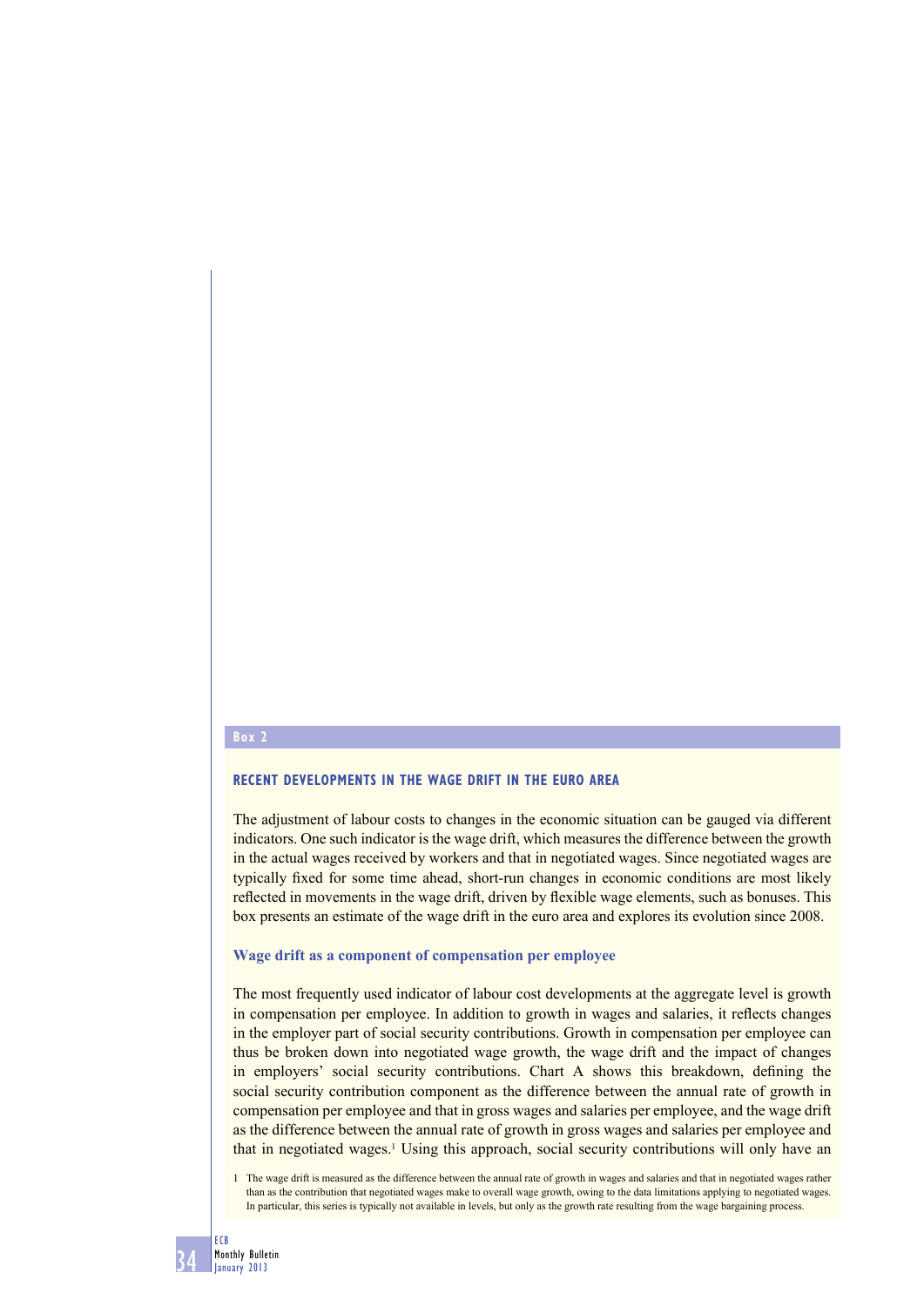## **ECONOMIC AND MONETARY DEVELOPMENTS**

Prices and costs

impact on growth in compensation per employee if they grow at a different rate to gross wages, and wage drift components will only have an impact if they grow at a different rate to negotiated wages.

The impact of changes in employers' social security contributions has been relatively limited. Over the period since 1999 it has been neutral with regard to the annual average growth rate of compensation per employee of 2.1%. Measured in absolute terms, it has amounted to an average of 0.15 percentage point. Changes in social security contributions tend to be driven mainly by regulatory reforms and therefore do not normally exhibit a clear cyclical pattern.<sup>2</sup> Hence, the longer the period for which wages are negotiated and the sharper the movements in the cyclical position of the economy, the greater a role wage drift should play in explaining the movements in overall labour cost growth over the economic cycle.

# **Assessing movements in the wage drift**

The wage drift in the euro area, as shown in Chart A, is an aggregate measure, and its use as an indicator of cyclical adjustment is subject to a number of caveats. One caveat relates to the statistical and conceptual properties of the euro area indicator of negotiated wages, which, by contrast with compensation per employee, is aggregated from non-harmonised national data and does not cover all euro area countries. Moreover, wage indexation clauses that provide for adjustments to actual wage growth on the basis of past inflation outcomes are typically not reflected in negotiated wages and thus appear in the wage drift as a factor that is independent from the economic situation at the time.

2 A counter-cyclical impact of social security contributions on growth in compensation per employee can be explained by the fact that contribution rates are raised (lowered) in bad (good) times as revenues fall (rise) relative to expenditure. There may also be pro-cyclical effects if, for instance, employers' social security contributions are reduced as a deliberate measure to lower labour costs in bad times.

# **Chart A Compensation per employee and wage drift in the euro area**

#### **Chart B Wage drift and change in the unemployment rate in the euro area**



(annual percentage changes; percentage points)